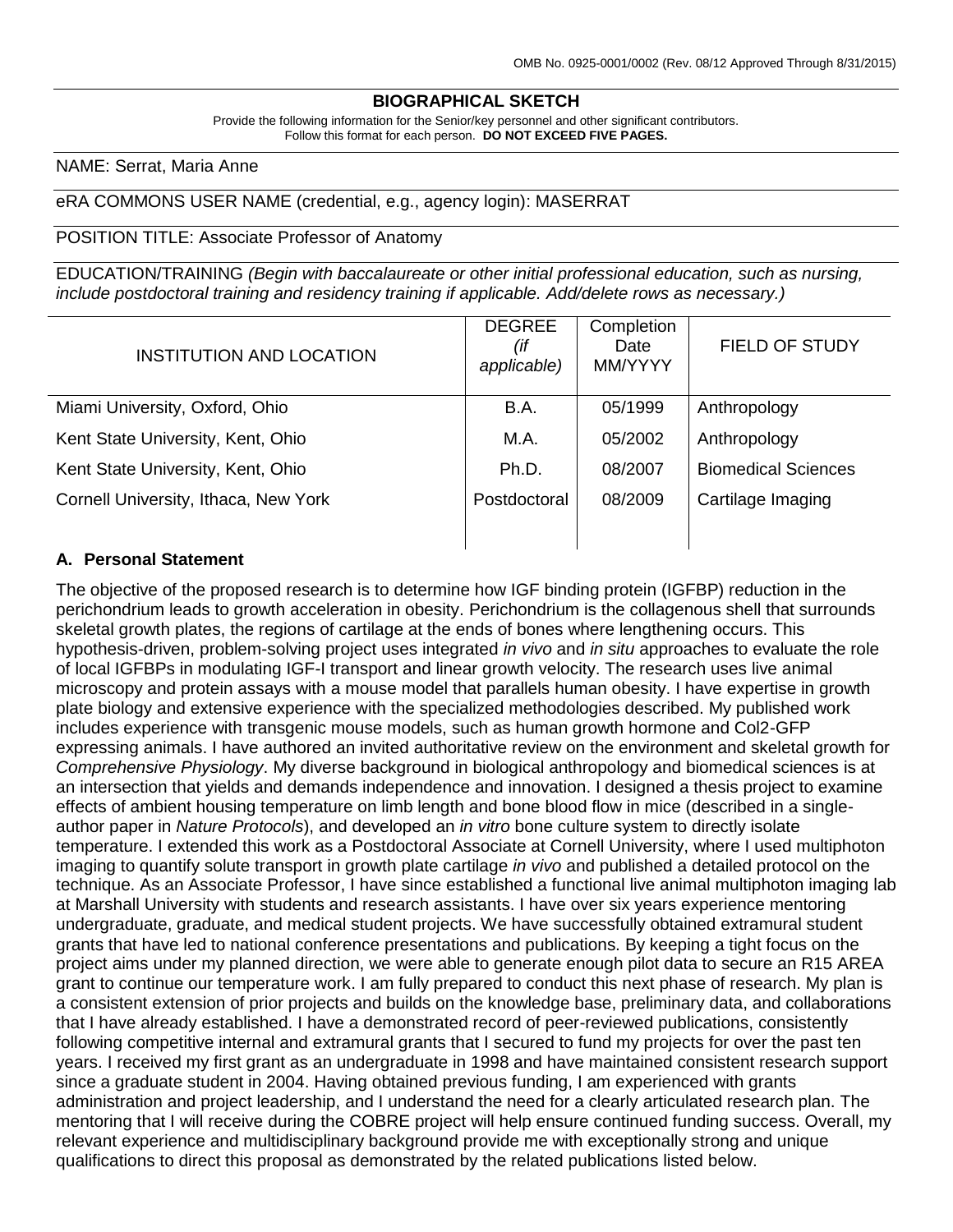- 1. **Serrat MA**, Lovejoy CO, King D. (2007). Age- and site-specific decline in insulin-like growth factor-I receptor expression is correlated with differential growth plate activity in the mouse hindlimb. *Anatomical Record*. 290(4): 375-381. PMID: 17331175.
- 2. **Serrat MA.** (2009). Measuring bone blood supply in mice using fluorescent microspheres. *Nature Protocols.* 4(12): 1749-1758. PMID: 19893510.
- 3. **Serrat MA**, Efaw ML**\***, Williams RM. (2014). Hindlimb heating increases vascular access of large molecules to murine tibial growth plates measured by in vivo multiphoton imaging. *Journal of Applied Physiology*. 116(4):425-38. \*Student Author. PMID: 24371019. PMCID: 3921350.
- 4. **Serrat MA**, Schlierf TJ\*, Efaw ML\*, Shuler FD, Godby J\*, Stanko LM\*, Tamski, HL\*. (2015) Unilateral heat accelerates bone elongation and lengthens extremities of growing mice. *Journal of Orthopaedic Research*. 33(5): 692-8 \*Student Authors. PMID: 25639189.

## **B. Positions and Honors**

## **Positions and Employment**

1998 Summer Intern, Cleveland Museum of Natural History, Ohio

- 1998-99 Research Assistant, Zoology, Miami University, Ohio
- 2000-02 Graduate Assistant, Anthropology, Kent State University, Ohio
- 2003-05 Teaching Fellow, Anthropology, Kent State University, Ohio
- 2002-07 Teaching Assistant, Gross Anatomy, Northeastern Ohio Universities College of Medicine
- 2007 Postdoctoral Teaching Fellow, Gross Anatomy, Northeastern Ohio Universities College of Medicine
- 2008-09 Postdoctoral Associate, Biomedical Sciences, Cornell University, Ithaca, New York
- 2009-15 Assistant Professor, Anatomy and Pathology, Marshall University, Huntington, West Virginia
- 2013- Clinical Assistant Professor, Orthopaedic Surgery, Marshall University School of Medicine
- Assistant Professor of Clinical and Translational Sciences, Marshall University School of Medicine
- 2015- Associate Professor, Anatomy and Pathology, Marshall University, Huntington, West Virginia

# **Professional Memberships**

1999- Sigma Xi

- 2007- American Association of Anatomists
- 2009- American Physiological Society
- 2012- Orthopaedic Research Society
- 2013- American Society for Bone and Mineral Research

## **Other Professional Activities**

- 2007-15 Manuscript reviewer: American Journal of Physiology (Regul Integr Comp Physiol.; Renal Physiol.); Anatomical Record; Animal Biology; Evolutionary Biology; Frontiers in Endocrinology; International Journal of Environmental Research and Public Health; Journal of Applied Physiology; Journal of Biomechanics; Journal of Human Evolution; Journal of Orthopaedic Research; Nutrients; PLoS ONE; Proceedings of the National Academy of Sciences; South African Journal of Science; Yearbook of Physical Anthropology
- 2011-13 Poster Judge: Marshall University School of Medicine Research Day; Scholander Competition, American Physiological Society at Experimental Biology; Appalachian Regional Cell Conference.
- 2011-12 Grant Reviewer: Cell Differentiation and Development Center, Marshall University; Graduate Women in Science National Fellowship Program; Marshall Health Translational Pilot Grant Program; Leakey Foundation
- 2013 Focus Group Participant: evaluation of Grant's Anatomy Dissector; Lippincott Williams and Wilkins
- 2013 Panelist: Research Skill and Publishing Strategies; Marshall University School of Medicine
- 2015 Symposium Chair and Organizer: American Association of Anatomists, Experimental Biology
- 2015 Abstract Reviewer: Orthopaedic Research Society 2016 Annual Meeting

## **Honors**

- 2006 Excellence in Research, Graduate Student Senate, Kent State University
- 2006 Scholander Award, Runner-Up, American Physiological Society
- 2007 International Travel Award, Graduate Student Senate, Kent State University
- 2007 Juan Comas Prize, American Association of Physical Anthropologists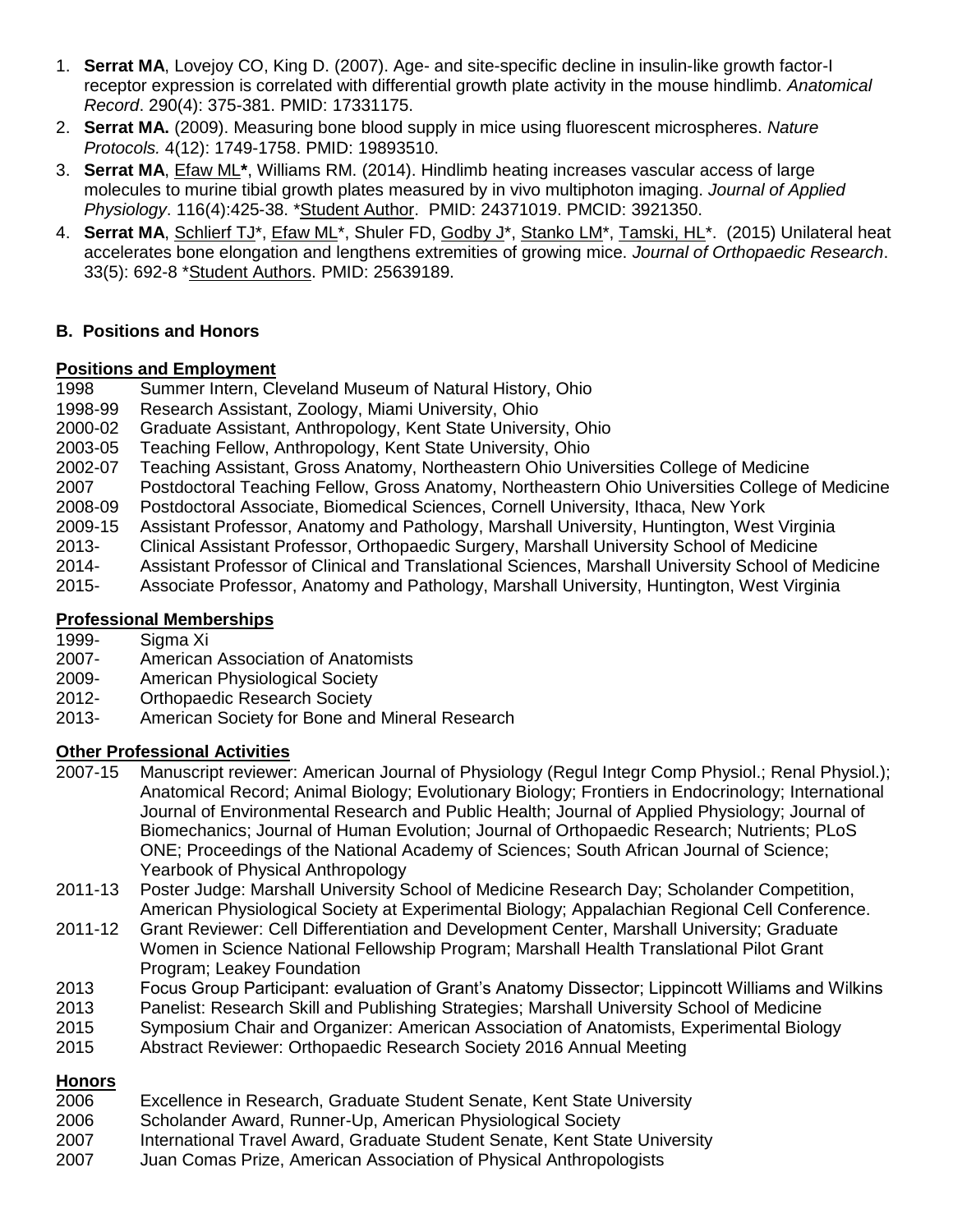- 2009 Postdoctoral Poster Competition Finalist, American Association of Anatomists
- 2010 United States Bone and Joint Decade Young Investigator Initiative Participant
- 2011 Association of American Medical Colleges, Early Career Women Seminar Participant
- 2012 Excellence in Teaching Award, Marshall University School of Medicine Class of 2015
- 2014 Young Faculty Participation Award, American Association of Anatomists
- 2014 Academic Citizenship Excellence Award, Marshall University School of Medicine
- 2014 Creativity in Teaching Award, Marshall University School of Medicine Class of 2017
- 2015 Basmajian Award for Excellence in Teaching and Research, American Association of Anatomists
- 2015 Dean's Award for Excellence in Basic Science Research, Marshall University School of Medicine

## **C. Contribution to Science**

- 1. My earliest publications addressed a fundamental question in skeletal biology: Mechanisms that control differential bone elongation in growth plates. Bones lengthen through a process of endochondral ossification, which involves proliferation and enlargement of chondrocytes in the growth plate. While growth plates are located at either end of each primary long bone, both ends do not contribute equally to limb lengthening. It is unclear how elongation rate is regulated in specific growth plates, and how this differential growth plate activity relates to limb length variation in mammals. These publications advanced the field by showing that pattern and rate of ossification in individual growth plates directly contribute to bone shape and length. This work collectively demonstrates that differential growth plate activity not only facilitates variability in skeletal proportions, but that it may do so through signaling of major systemic regulators such as insulin-like growth factor (IGF)-I. By providing evidence that the IGF-I receptor (IGF-IR) is expressed in high levels in only the most active growth plates, this line of research has revealed differential expression of the IGF-IR as a potential evolutionary mechanism for regulating limb length in a site-specific manner. These papers continue to be cited in orthopaedic and high-impact journals, such as the 2013 *Nature* paper listed below that cites my 2007 *Anatomical Record* study. I was co-investigator on my first publication in 2005, and have since been lead and corresponding author on all of my subsequent papers to date.
	- a. Reno PL, DeGusta D, **Serrat MA**, Meindl RS, White TD, Eckhardt, RB, Kuperavage AJ, Galik K, Lovejoy CO. (2005). Plio-Pleistocene hominid limb proportions: Evolutionary reversals or estimation errors? *Current Anthropology*. 46: 575-588.
	- b. **Serrat MA**, Reno PL, McCollum MA, Meindl RS, Lovejoy CO. (2007). Variation in mammalian proximal femoral development: comparative analysis of two distinct ossification patterns. *Journal of Anatomy.* 210(3): 249-258. PMID: 17331175. PMCID: 2100278.
	- c. **Serrat MA**, Lovejoy CO, King D. (2007). Age- and site-specific decline in insulin-like growth factor-I receptor expression is correlated with differential growth plate activity in the mouse hindlimb. *Anatomical Record*. 290(4): 375-381. PMID: 17331175.
	- d. Cooper KL, Oh S, Sung Y, Dasari RR, Kirschner MW, Tabin CJ. (2013). Multiple phases of chondrocyte enlargement underlie differences in skeletal proportions. Nature. 495(7441): 375-8. PMID: 23485973. PMCID: 3606657. **Cites Serrat et al., 2007**.
- 2. Building on the contributions described above, a substantial part of my research has since focused on the role of temperature in regulating limb length in mammals. My lab has shown that limbs of animals raised at warm ambient temperature are significantly and permanently longer than those of their siblings housed in the cold. These surprising observations have captivated scientists for over a century because most researchers assume that bone elongation is under tight genetic control. Results of my work show that not only can temperature modulate growth rate, but that the effect can be localized using mild, intermittent heat exposure to lengthen limbs on only one side of the body (a selected oral presentation at the 2013 Orthopaedic Research Society Annual Meeting). Our findings suggest that this phenotypic growth plasticity may at least partially result from enhanced vascular transport to the growth plate. Our ongoing work (presented at the American Society for Bone and Mineral Research 2015 Annual Meeting) is using heat to localize systemic drugs such as IGF-I to specific growth plates. This contribution is significant because it has the potential to profoundly impact treatment of a wide range of childhood growth disorders by providing a noninvasive method for lengthening limbs with localized warm temperature. I have received numerous national awards for this work (see Honors), am a recognized expert on the topic, and I have published an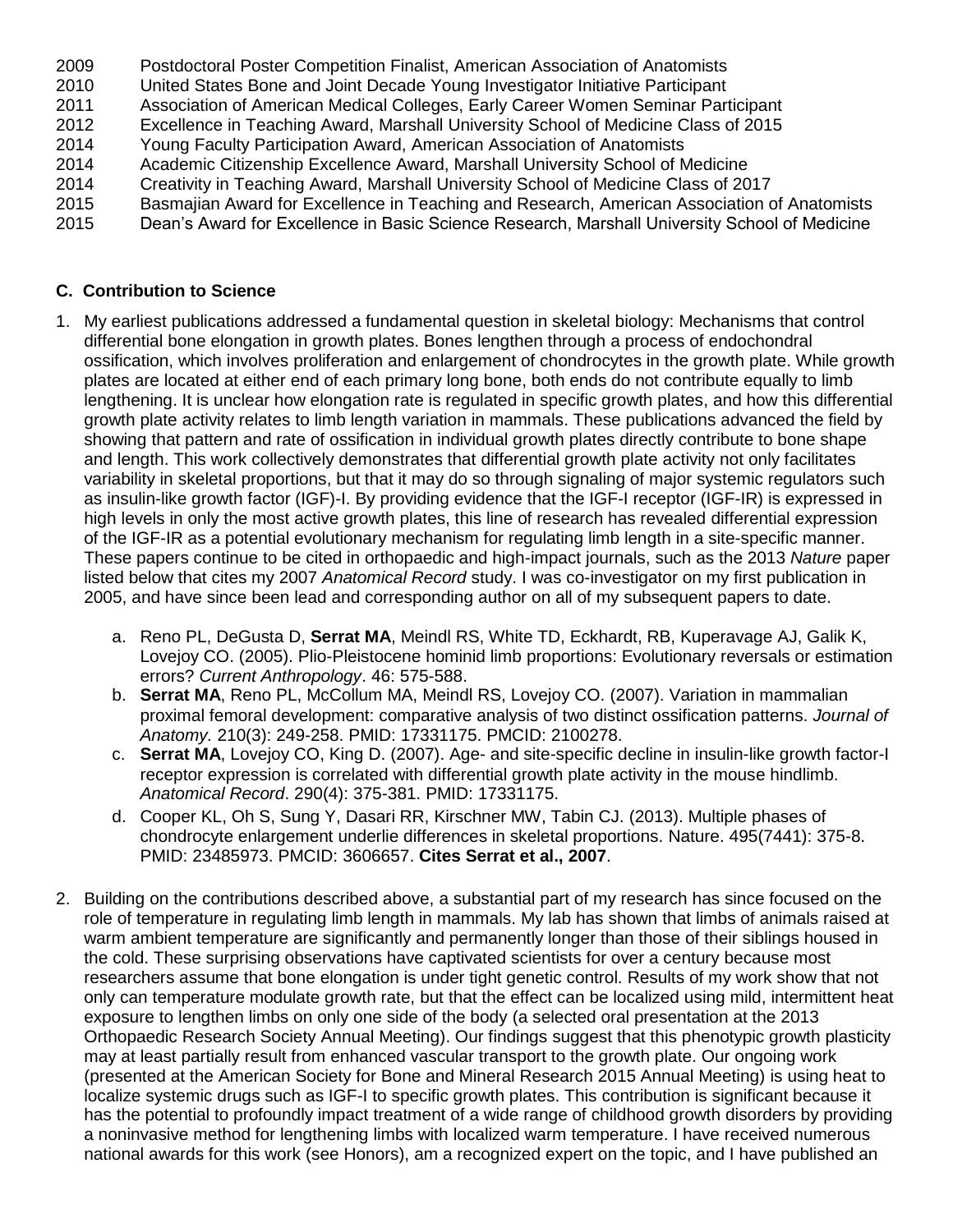invited authoritative review in *Comprehensive Physiology*. I have been the primary driving force in these projects, evinced by my role as lead and corresponding author on all of the publications.

- a. **Serrat MA**, King D., Lovejoy CO. (2008). Temperature regulates limb length in homeotherms by directly modulating cartilage growth. *Proceedings of the National Academy of Sciences USA*. 105: 19347-52. **Rated 'Must Read' in Faculty of 1000 Biology.** PMID: 19047632. PMCID: 2614764.
- b. **Serrat MA**, Williams RM, Farnum CE. (2009). Temperature alters solute transport in growth plate cartilage measured by *in vivo* multiphoton microscopy. *Journal of Applied Physiology*. 106: 2016-25. PMID: 19372302. PMCID: 2692772.
- c. **Serrat MA.** (2014). Environmental temperature impact on bone and cartilage growth. *Comprehensive Physiology*. 4(2):621-55. **Invited Authoritative Review.** (includes new data). PMID: 24715562.
- d. **Serrat MA**, Schlierf TJ\*, Efaw ML\*, Shuler FD, Godby J\*, Stanko LM\*, Tamski, HL\*. (2015) Unilateral heat accelerates bone elongation and lengthens extremities of growing mice. *Journal of Orthopaedic Research*. 33(5): 692-8. \*Student Authors. PMID: 25639189.
- 3. Some of my most exciting and novel contributions to date involve *in vivo* multiphoton imaging to assess molecular transport to cartilage plates of growing bones *in situ*, in a way not possible using other techniques. Delivery of systemic molecules into and through the dense matrix of avascular cartilage is a unique challenge of integrative physiology. The field of skeletal biology has made tremendous progress in elucidating the molecular intricacies of normal and abnormal bone growth, but we still have not been able to answer the fundamental question of how circulating factors actually reach growth plate cartilage, which is not penetrated by blood vessels. Major breakthroughs in cell biology have led to the development of drugs that can potentially combat incurable bone diseases, yet we still cannot figure out how to target the delivery of these agents to skeletal growth plates. Following my work using fluorescent microspheres to quantitatively assess temperature effects on bone blood flow, I began to use *in vivo* multiphoton microscopy to quantify heat-enhanced molecular transport into tibial growth plates of live mice. These papers demonstrated that the microvasculature surrounding the growth plate is exquisitely sensitive to temperature modulation, enhancing entry of large molecules that are otherwise size restricted at the vascular-cartilage interface. Our results not only show that growing bone has the capacity to adapt to the external environment, they highlight that temperature could be a novel strategy for enhancing molecular transport to specific sites in the skeleton. One of the most important aspects of this research program is the whole-animal, *in vivo* approach that can readily translate to clinical practice. This research has the potential to transform approaches that physicians take in treating a spectrum of bone elongation disorders by providing noninvasive methods for targeting therapeutics to impaired growth plates in the skeleton. As with the contributions above, I independently designed and implemented these projects and am lead and corresponding author on all of the resulting publications.
	- a. **Serrat MA.** (2009). Measuring bone blood supply in mice using fluorescent microspheres. *Nature Protocols.* 4(12): 1749-1758. PMID: 19893510.
	- b. **Serrat MA**, Williams RM, Farnum CE. (2009). Temperature alters solute transport in growth plate cartilage measured by *in vivo* multiphoton microscopy. *Journal of Applied Physiology*. 106: 2016-25. PMID: 19372302. PMCID: 2692772.
	- c. **Serrat MA**, Williams RM, Farnum CE. (2010). Exercise mitigates the stunting effect of cold temperature on limb elongation in mice by increasing solute delivery to the growth plate. *Journal of Applied Physiology*. 109: 1869-1879. PMID: 20930127. PMCID: 3006398.
	- d. **Serrat MA**, Efaw ML**\***, Williams RM. (2014). Hindlimb heating increases vascular access of large molecules to murine tibial growth plates measured by in vivo multiphoton imaging. *Journal of Applied Physiology*. 116(4):425-38. \*Student Author. PMID: 24371019. PMCID: PMC3921350.

#### **Complete List of Published Work in My Bibliography** [http://www.ncbi.nlm.nih.gov/sites/myncbi/1piIov](http://www.ncbi.nlm.nih.gov/sites/myncbi/1piIov-tJQmkH/bibliography/40205728/public/?sort=date&direction=descending)[tJQmkH/bibliography/40205728/public/?sort=date&direction=descending](http://www.ncbi.nlm.nih.gov/sites/myncbi/1piIov-tJQmkH/bibliography/40205728/public/?sort=date&direction=descending)